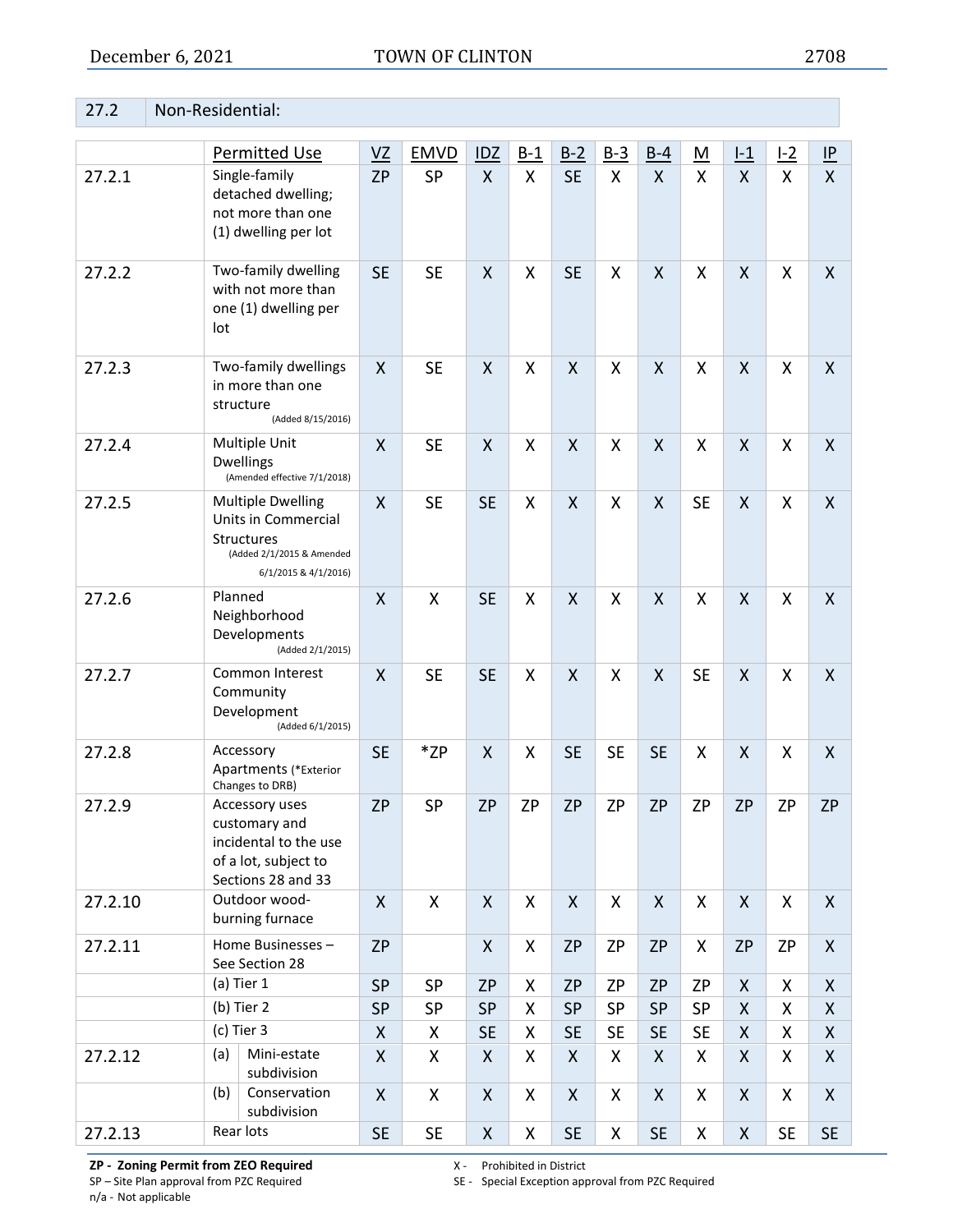|         |        | Permitted Use                                                                                                                                                                                      | VZ                        | <b>EMVD</b> | IDZ          | $B-1$     | $B-2$     | $B-3$     | $B-4$        | <u>M</u> | $L_1$        | L2                 | IP                 |
|---------|--------|----------------------------------------------------------------------------------------------------------------------------------------------------------------------------------------------------|---------------------------|-------------|--------------|-----------|-----------|-----------|--------------|----------|--------------|--------------------|--------------------|
| 27.2.14 |        | <b>Planned Residential</b><br>Development                                                                                                                                                          | $\mathsf{X}$              | X           | $\mathsf{X}$ | X         | X         | X         | X            | Χ        | X            | X                  | $\mathsf{X}$       |
| 27.2.15 |        | Housing project for<br>elderly persons, but<br>not including mobile<br>homes or trailers                                                                                                           | <b>SE</b>                 | <b>SE</b>   | X            | <b>SE</b> | <b>SE</b> | <b>SE</b> | <b>SE</b>    | X        | X            | X                  | $\mathsf{X}$       |
| 27.2.16 |        | Homes for the aged,<br>congregate housing,<br>assisted living<br>facilities and<br>boarding homes for<br>sheltered care,<br>licensed by the State<br>of Connecticut                                | $\boldsymbol{\mathsf{X}}$ | X           | X            | Χ         | <b>SE</b> | X         | <b>SE</b>    | X        | X            | X                  | X                  |
| 27.2.17 |        | Hospitals, clinics,<br>extended care<br>facilities, long-term<br>facilities, nursing/rest<br>homes, sanatoriums<br>and intermediate<br>care facilities,<br>licensed by the State<br>of Connecticut | $\mathsf{X}$              | X           | X            | X         | <b>SE</b> | X         | <b>SE</b>    | X        | X            | X                  | $\mathsf{X}$       |
| 27.2.18 | for:   | Day Care Facilities                                                                                                                                                                                |                           |             |              |           |           |           |              |          |              |                    |                    |
|         | (a)    | No more than<br>nine (9) children                                                                                                                                                                  | <b>SP</b>                 | <b>ZP</b>   | <b>SE</b>    | <b>ZP</b> | <b>ZP</b> | <b>ZP</b> | <b>ZP</b>    | Χ        | $\mathsf{X}$ | <b>ZP</b>          | $\pmb{\mathsf{X}}$ |
|         | (b)    | More than nine<br>(9) children                                                                                                                                                                     | <b>SP</b>                 | SP          | <b>SE</b>    | <b>SE</b> | <b>SE</b> | <b>SE</b> | <b>SE</b>    | X        | $\mathsf{X}$ | <b>SE</b>          | X                  |
|         | (c)    | No more than<br>fifteen (15)<br>adults                                                                                                                                                             | X                         | X           | <b>SE</b>    | <b>SE</b> | <b>SE</b> | <b>SE</b> | <b>SE</b>    | Χ        | X            | <b>SE</b>          | X                  |
| 27.2.19 |        | <b>Bed and Breakfast</b><br>establishments                                                                                                                                                         | <b>SE</b>                 | <b>SE</b>   | $\mathsf{X}$ | <b>SE</b> | <b>SE</b> | <b>SE</b> | <b>SE</b>    | X        | $\mathsf{X}$ | <b>SE</b>          | X                  |
| 27.2.20 | Motels |                                                                                                                                                                                                    | <b>SE</b>                 | <b>SE</b>   | $\mathsf{X}$ | X         | <b>SE</b> | <b>SE</b> | <b>SE</b>    | X        | <b>SE</b>    | <b>SE</b>          | $\pmb{\mathsf{X}}$ |
| 27.2.21 | Hotels |                                                                                                                                                                                                    | $\pmb{\mathsf{X}}$        | X           | <b>SE</b>    | X         | X         | X         | $\mathsf{X}$ | X        | $\mathsf{X}$ | $\pmb{\mathsf{X}}$ | $\pmb{\mathsf{X}}$ |
| 27.2.22 |        | <b>Business and</b><br>professional offices                                                                                                                                                        |                           |             |              |           |           |           |              |          |              |                    |                    |
|         | (a)    | With a ground<br>floor area of<br>less than or<br>equal to 5,000<br>sq. ft.                                                                                                                        | <b>SP</b>                 | <b>SP</b>   | n/a          | n/a       | n/a       | n/a       | n/a          | n/a      | n/a          | n/a                | n/a                |
|         | (b)    | With a ground<br>floor area of                                                                                                                                                                     | <b>SE</b>                 | <b>SE</b>   | n/a          | n/a       | n/a       | n/a       | n/a          | n/a      | n/a          | n/a                | n/a                |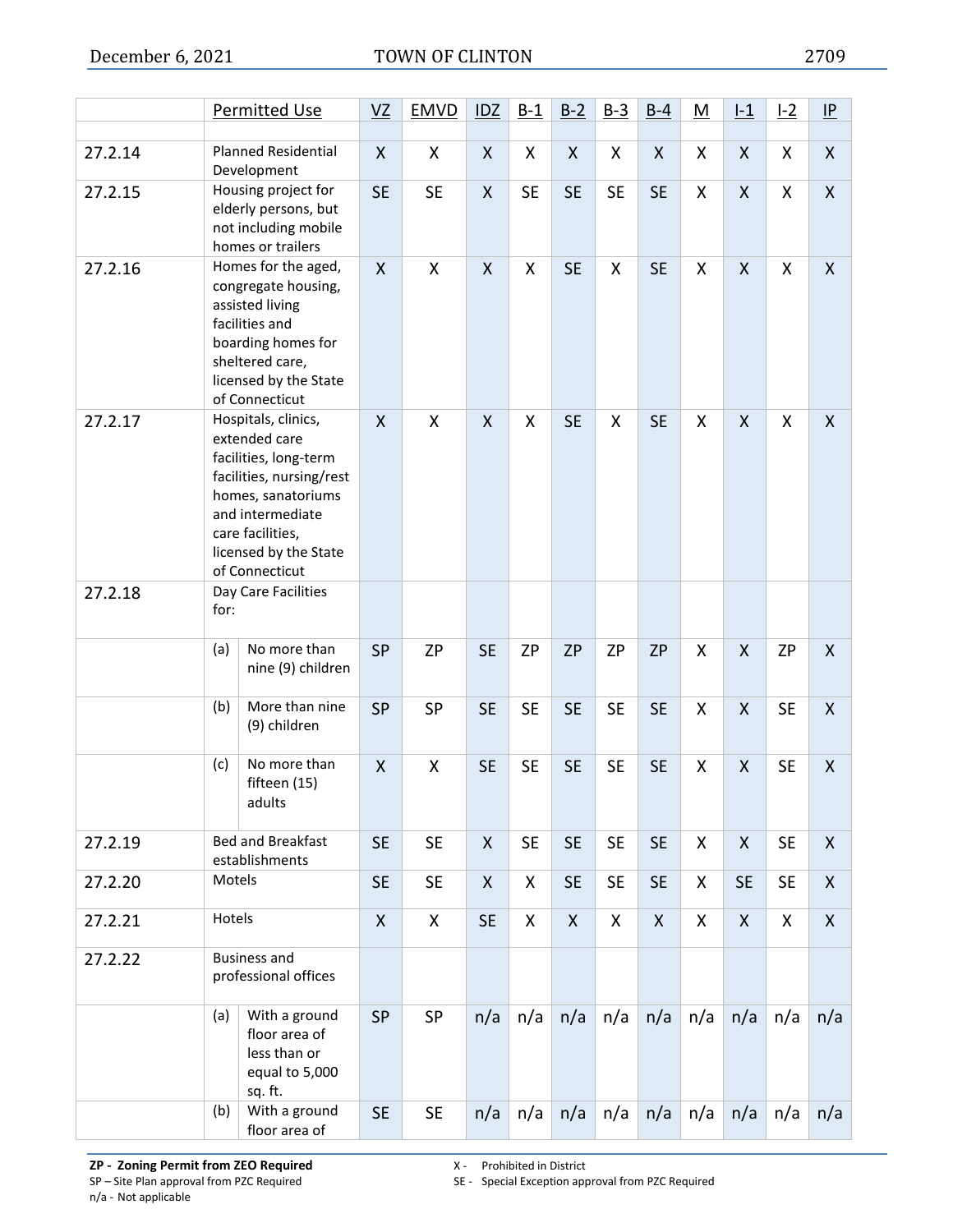|         |     | <b>Permitted Use</b>                                                                                                                | VZ                 | <b>EMVD</b>        | IDZ       | $B-1$     | $B-2$              | $B-3$     | $B-4$     | <u>M</u>           | $L_1$              | L2        | $\underline{\mathsf{IP}}$ |
|---------|-----|-------------------------------------------------------------------------------------------------------------------------------------|--------------------|--------------------|-----------|-----------|--------------------|-----------|-----------|--------------------|--------------------|-----------|---------------------------|
|         |     | more than<br>5,000 sq. ft.                                                                                                          |                    |                    |           |           |                    |           |           |                    |                    |           |                           |
|         | (c) | Occupying less<br>than or equal to<br>15,000 sq. ft.                                                                                | n/a                | n/a                | <b>SP</b> | SP        | <b>SP</b>          | SP        | SP        | SP                 | SP                 | SP        | <b>SP</b>                 |
|         | (d) | Occupying more<br>than 15,000 sq.<br>ft.                                                                                            | n/a                | n/a                | <b>SE</b> | <b>SE</b> | <b>SE</b>          | <b>SE</b> | <b>SE</b> | <b>SE</b>          | <b>SE</b>          | <b>SE</b> | <b>SE</b>                 |
| 27.2.23 | (a) | Financial<br>institutions                                                                                                           | <b>SE</b>          | <b>SE</b>          | <b>SE</b> | <b>SE</b> | <b>SE</b>          | <b>SE</b> | <b>SE</b> | X                  | $\pmb{\mathsf{X}}$ | <b>SE</b> | $\mathsf{X}$              |
|         | (b) | With drive-up<br>window                                                                                                             | $\mathsf{X}$       | X                  | <b>SE</b> | <b>SE</b> | <b>SE</b>          | <b>SE</b> | <b>SE</b> | X                  | $\pmb{\mathsf{X}}$ | <b>SE</b> | $\mathsf{X}$              |
| 27.2.24 |     | Retail establishments<br>and personal service<br>facilities, except<br>Shopping Centers,<br>Neighborhood<br><b>Shopping Centers</b> |                    |                    |           |           |                    |           |           |                    |                    |           |                           |
|         | (a) | With a ground<br>floor area of<br>less than or<br>equal to 5,000<br>sq. ft.                                                         | <b>SP</b>          | SP                 | n/a       | n/a       | n/a                | n/a       | n/a       | n/a                | n/a                | n/a       | n/a                       |
|         | (b) | With a ground<br>floor area of<br>more than<br>5,000 sq. ft.                                                                        | <b>SE</b>          | <b>SE</b>          | n/a       | n/a       | n/a                | n/a       | n/a       | n/a                | n/a                | n/a       | n/a                       |
|         | (c) | Occupying less<br>than 15,000 sq.<br>ft.                                                                                            | n/a                | n/a                | <b>SP</b> | SP        | <b>SP</b>          | SP        | SP        | <b>SP</b>          | SP                 | SP        | <b>SP</b>                 |
|         | (d) | Occupying more<br>than 15,000 sq.<br>ft.                                                                                            | n/a                | n/a                | <b>SE</b> | <b>SE</b> | <b>SE</b>          | <b>SE</b> | <b>SE</b> | <b>SE</b>          | $\pmb{\mathsf{X}}$ | <b>SE</b> | $\pmb{\mathsf{X}}$        |
|         | (e) | Drive-up<br>window                                                                                                                  | $\pmb{\mathsf{X}}$ | $\mathsf{X}$       | <b>SE</b> | <b>SE</b> | <b>SE</b>          | <b>SE</b> | <b>SE</b> | $\mathsf X$        | $\pmb{\mathsf{X}}$ | <b>SE</b> | $\mathsf{X}$              |
| 27.2.25 | (a) | Shopping<br>Center                                                                                                                  | $\mathsf{X}$       | $\mathsf{X}$       | <b>SE</b> | <b>SE</b> | $\mathsf{X}$       | X         | <b>SE</b> | $\mathsf X$        | <b>SE</b>          | <b>SE</b> | <b>SE</b>                 |
|         | (b) | Neighborhood<br>Shopping<br>Center                                                                                                  | $\mathsf{X}$       | X                  | <b>SE</b> | <b>SE</b> | <b>SE</b>          | <b>SE</b> | <b>SE</b> | X                  | <b>SE</b>          | <b>SE</b> | X                         |
| 27.2.26 |     | <b>Liquor Stores</b>                                                                                                                | $\mathsf{X}$       | $\pmb{\mathsf{X}}$ | <b>SE</b> | <b>SE</b> | <b>SE</b>          | <b>SE</b> | <b>SE</b> | $\pmb{\mathsf{X}}$ | $\pmb{\mathsf{X}}$ | <b>SE</b> | $\boldsymbol{X}$          |
| 27.2.27 |     | Medical and<br>Recreational                                                                                                         | $\pmb{\mathsf{X}}$ | X                  | X         | X         | $\pmb{\mathsf{X}}$ | X         | X         | X                  | $\pmb{\mathsf{X}}$ | Χ         | $\boldsymbol{X}$          |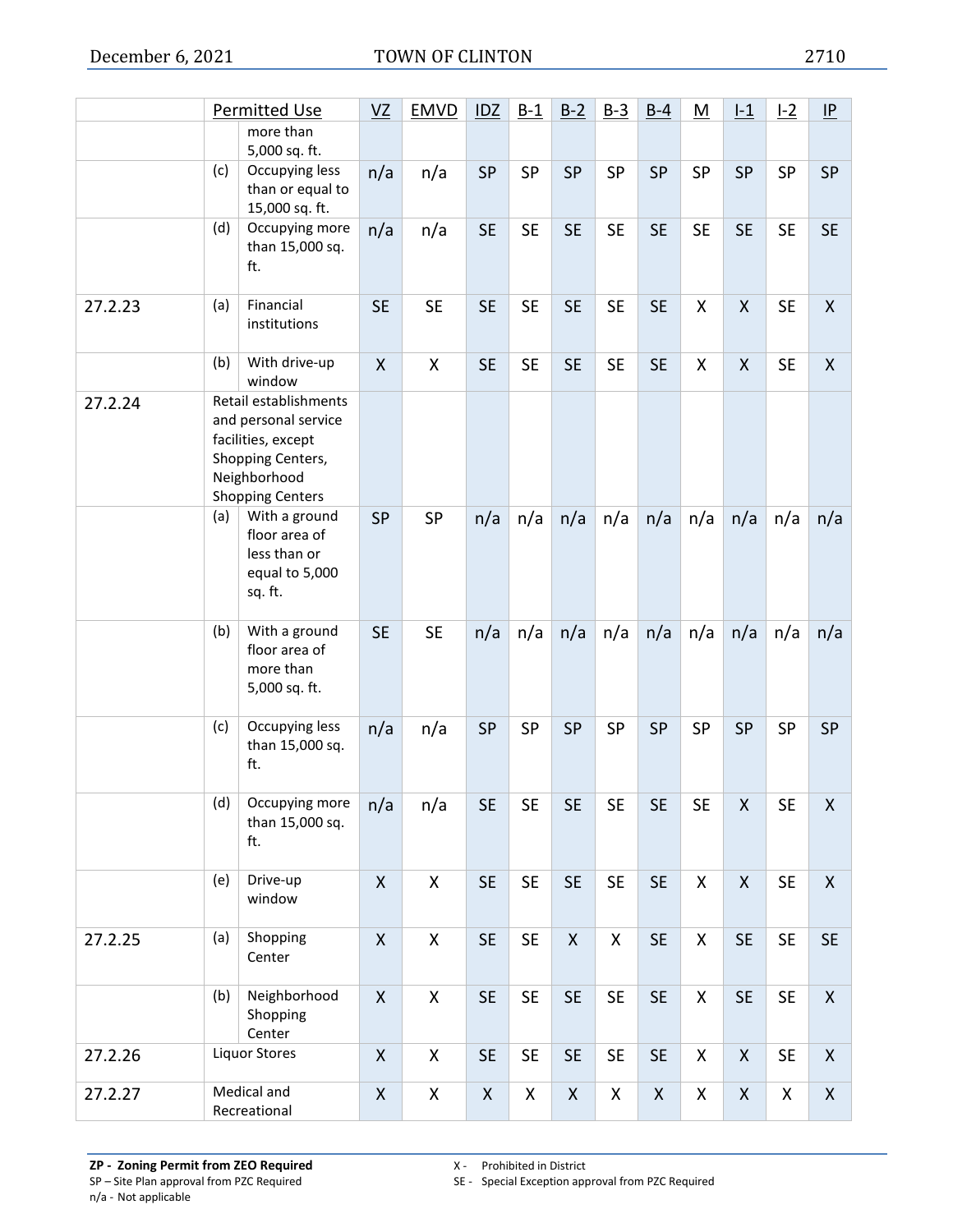|         | Permitted Use                                                                                                                                                                                                                                                                                                                                                                                                             | VZ        | <b>EMVD</b> | IDZ          | $B-1$     | $B-2$        | $B-3$     | $B-4$     | M         | $1-1$        | $1-2$     | IP           |
|---------|---------------------------------------------------------------------------------------------------------------------------------------------------------------------------------------------------------------------------------------------------------------------------------------------------------------------------------------------------------------------------------------------------------------------------|-----------|-------------|--------------|-----------|--------------|-----------|-----------|-----------|--------------|-----------|--------------|
|         | Marijuana Producers<br>and Dispensaries                                                                                                                                                                                                                                                                                                                                                                                   |           |             |              |           |              |           |           |           |              |           |              |
| 27.2.28 | Massage<br>Establishments<br>(Added 1/1/2015)                                                                                                                                                                                                                                                                                                                                                                             | <b>SE</b> | <b>SE</b>   | X            | <b>SE</b> | <b>SE</b>    | X         | <b>SE</b> | <b>SE</b> | <b>SE</b>    | <b>SE</b> | $\mathsf{X}$ |
| 27.2.29 | Tattoo parlors and/or<br>body piercing salons<br>(except ear piercing)                                                                                                                                                                                                                                                                                                                                                    | X         | X           | X            | X         | X            | X         | <b>SE</b> | X         | X            | X         | X            |
| 27.2.30 | <b>Adult Entertainment</b><br><b>Business</b>                                                                                                                                                                                                                                                                                                                                                                             | X         | X           | $\mathsf{X}$ | X         | $\mathsf{X}$ | X         | <b>SE</b> | X         | $\mathsf{X}$ | X         | $\mathsf{X}$ |
| 27.2.31 | Coffee houses,<br>(a)<br>ice cream<br>parlors, other<br>food service<br>establishments<br>occupying not<br>more than two<br>thousand three<br>hundred square<br>feet (2,300 sq.<br>ft.) where<br>customers are<br>served at<br>counters, with<br>no more than<br>fifty (50) seats<br>(Amended 2/15/2015 &<br>6/1/2015                                                                                                     | <b>SE</b> | <b>SE</b>   | <b>SP</b>    | SP        | <b>SP</b>    | SP        | <b>SP</b> | SP        | SP           | <b>SP</b> | X            |
|         | With drive-up<br>(b)<br>window                                                                                                                                                                                                                                                                                                                                                                                            | X         | X           | <b>SE</b>    | <b>SE</b> | <b>SE</b>    | <b>SE</b> | <b>SE</b> | X         | <b>SE</b>    | <b>SE</b> | X            |
| 27.2.32 | Restaurants and<br>other food service<br>establishments,<br>where customers are<br>served only when<br>seated at tables or<br>counters. Such uses<br>may include a food<br>take-out service<br>incidental to the<br>primary permitted<br>use, but shall not<br>include<br>establishments<br>where customers are<br>served in motor<br>vehicles including<br>drive-up windows or<br>primarily at food<br>take-out counters |           |             |              |           |              |           |           |           |              |           |              |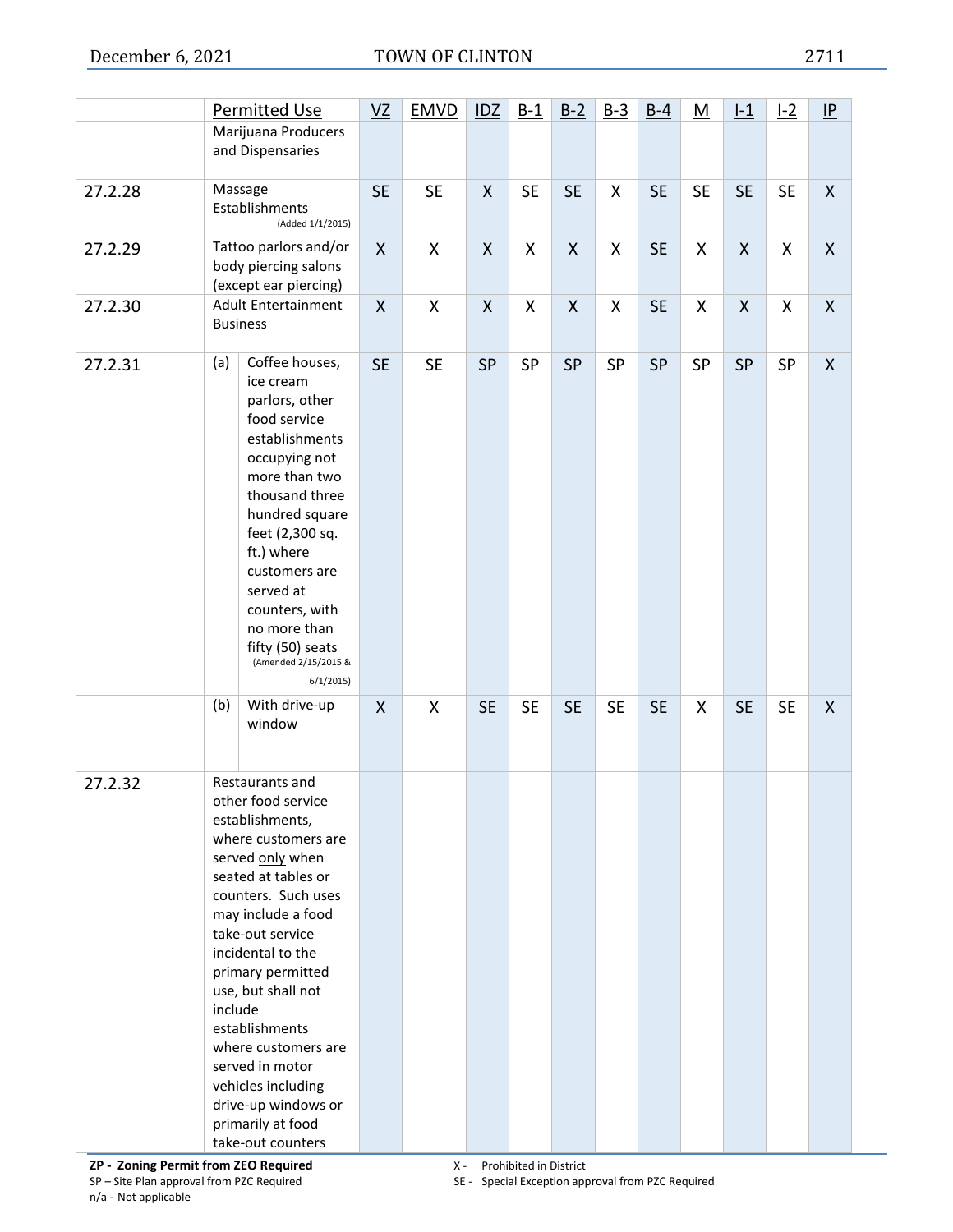|         |     | Permitted Use                                                                                                                                                                     | VZ           | <b>EMVD</b>               | <b>IDZ</b> | $B-1$     | $B-2$        | $B-3$     | $B-4$     | <u>M</u>  | $1-1$        | L <sub>2</sub> | IP           |
|---------|-----|-----------------------------------------------------------------------------------------------------------------------------------------------------------------------------------|--------------|---------------------------|------------|-----------|--------------|-----------|-----------|-----------|--------------|----------------|--------------|
|         | (a) | With indoor<br>seating for no<br>more than sixty<br>(60) people                                                                                                                   | <b>SE</b>    | <b>SE</b>                 | <b>SP</b>  | <b>SP</b> | <b>SP</b>    | <b>SP</b> | SP        | SP        | SP           | SP             | <b>SP</b>    |
|         | (b) | With indoor<br>seating for<br>more than sixty<br>(60) people                                                                                                                      | X            | X                         | <b>SE</b>  | <b>SE</b> | <b>SE</b>    | <b>SE</b> | <b>SE</b> | <b>SE</b> | <b>SE</b>    | <b>SE</b>      | <b>SE</b>    |
|         | (c) | With outdoor<br>seating for no<br>more than forty<br>(40) people. An<br>outdoor eating<br>area may be<br>located in<br>conjunction<br>with a<br>restaurant with<br>indoor seating | <b>SE</b>    | <b>SE</b>                 | <b>SE</b>  | <b>SE</b> | <b>SE</b>    | <b>SE</b> | <b>SE</b> | <b>SE</b> | <b>SE</b>    | <b>SE</b>      | <b>SE</b>    |
| 27.2.33 | (a) | Restaurants and<br>other food<br>service<br>establishments<br>where<br>customers are<br>served primarily<br>at food take-out<br>counters                                          | $\mathsf{X}$ | $\boldsymbol{\mathsf{X}}$ | <b>SE</b>  | X         | $\mathsf{X}$ | X         | <b>SE</b> | Χ         | X            | X              | $\mathsf{X}$ |
|         | (b) | Drive-up<br>Window                                                                                                                                                                | X            | X                         | <b>SE</b>  | X         | X            | X         | <b>SE</b> | Χ         | X            | Χ              | $\mathsf{X}$ |
| 27.2.34 |     | Vendors                                                                                                                                                                           |              |                           |            |           |              |           |           |           |              |                |              |
|         | (a) | Transient                                                                                                                                                                         | <b>ZP</b>    | ZP                        | ZΡ         | ZP        | ZP           | ZP        | <b>ZP</b> | ZΡ        | <b>ZP</b>    | ZΡ             | <b>ZP</b>    |
|         | (b) | Stationary                                                                                                                                                                        | SP           | <b>ZP</b>                 | ZP         | ZP        | <b>ZP</b>    | ΖP        | <b>ZP</b> | ΖP        | <b>ZP</b>    | ΖP             | <b>ZP</b>    |
|         | (c) | Event                                                                                                                                                                             | <b>ZP</b>    | <b>ZP</b>                 | <b>ZP</b>  | ZΡ        | <b>ZP</b>    | ZP        | <b>ZP</b> | ΖP        | <b>ZP</b>    | ZP             | <b>ZP</b>    |
|         | (d) | Seasonal<br>Outdoor Use<br>(SOU)                                                                                                                                                  | <b>ZP</b>    | ZP                        | <b>ZP</b>  | ZP        | ZP           | ZP        | <b>ZP</b> | ZP        | <b>ZP</b>    | ZP             | <b>ZP</b>    |
| 27.2.35 |     | Indoor theaters and<br>assembly halls                                                                                                                                             |              |                           |            |           |              |           |           |           |              |                |              |
|         | (a) | Occupying less<br>than or equal to<br>15,000 sq. ft. of<br>floor area                                                                                                             | <b>SE</b>    | <b>SE</b>                 | SP         | SP        | SP           | SP        | SP        | X         | $\mathsf{X}$ | X              | $\mathsf{X}$ |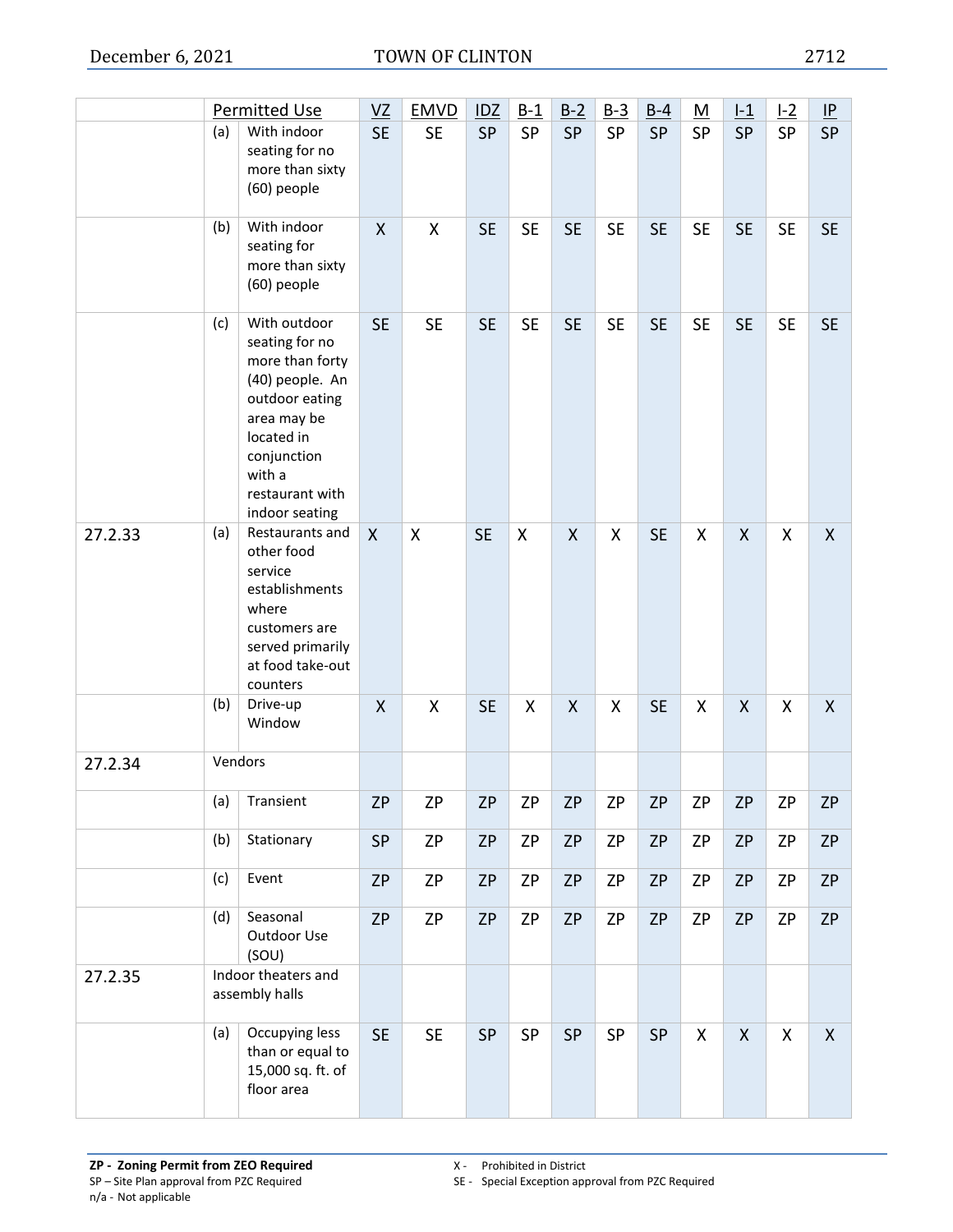|         |     | <b>Permitted Use</b>                                                                                                                                                                                                                                 | VZ                        | <b>EMVD</b>        | <b>IDZ</b>   | $B-1$     | $B-2$              | $B-3$              | $B-4$              | <u>M</u>  | $L_1$              | L2        | $\underline{\mathsf{IP}}$ |
|---------|-----|------------------------------------------------------------------------------------------------------------------------------------------------------------------------------------------------------------------------------------------------------|---------------------------|--------------------|--------------|-----------|--------------------|--------------------|--------------------|-----------|--------------------|-----------|---------------------------|
|         | (b) | Occupying more<br>than 15,000 sq.<br>ft.                                                                                                                                                                                                             | <b>SE</b>                 | X                  | <b>SE</b>    | <b>SE</b> | <b>SE</b>          | <b>SE</b>          | <b>SE</b>          | X         | $\mathsf{X}$       | X         | $\mathsf{X}$              |
| 27.2.36 |     | <b>Recreation facilities</b><br>limited to athletic<br>fields, tennis courts,<br>golf courses,<br>swimming pools,<br>skateboard parks,<br>other than the<br>facilities of the Town<br>of Clinton                                                     | $\mathsf{X}$              | X                  | <b>SE</b>    | <b>SE</b> | X                  | X                  | <b>SE</b>          | <b>SE</b> | <b>SE</b>          | <b>SE</b> | <b>SE</b>                 |
| 27.2.37 |     | Nature preserves and<br>wildlife sanctuaries                                                                                                                                                                                                         | <b>ZP</b>                 | <b>ZP</b>          | X            | <b>ZP</b> | <b>ZP</b>          | <b>ZP</b>          | <b>ZP</b>          | <b>ZP</b> | <b>ZP</b>          | <b>ZP</b> | <b>ZP</b>                 |
| 27.2.38 |     | Bowling alleys and<br>billiard or pool halls                                                                                                                                                                                                         | X                         | X                  | <b>SE</b>    | <b>SE</b> | X                  | <b>SE</b>          | <b>SE</b>          | X         | X                  | X         | $\mathsf{X}$              |
| 27.2.39 |     | Commercial<br>recreation facilities,<br>not otherwise<br>specified<br>(Amended 3/8/2019)                                                                                                                                                             |                           |                    |              |           |                    |                    |                    |           |                    |           |                           |
|         | (a) | Indoor Type A,<br>in which a<br>change of use is<br>proposed for an<br>existing<br>structure of any<br>size or as part<br>of a legally<br>authorized<br>reconstruction<br>of a building<br>that was<br>damaged by an<br>act of nature,<br>fire, etc. | $\boldsymbol{\mathsf{X}}$ | X                  | $\mathsf{X}$ | X         | $\pmb{\mathsf{X}}$ | $\pmb{\mathsf{X}}$ | $\pmb{\mathsf{X}}$ | X         | <b>SE</b>          | <b>SE</b> | $\mathsf{X}$              |
|         | (b) | Indoor Type A,<br>with a footprint<br>not to exceed<br>70,000 sq. ft.                                                                                                                                                                                | $\mathsf{X}$              | X                  | X            | X         | X                  | X                  | X                  | X         | X                  | X         | <b>SE</b>                 |
|         | (c) | Indoor Type B,<br>with a footprint<br>not to exceed<br>40,000 sq. ft.                                                                                                                                                                                | $\mathsf{X}$              | $\pmb{\mathsf{X}}$ | <b>SE</b>    | X         | $\mathsf{X}$       | X                  | $\pmb{\mathsf{X}}$ | X         | <b>SE</b>          | <b>SE</b> | <b>SE</b>                 |
|         | (d) | Outdoor                                                                                                                                                                                                                                              | $\pmb{\mathsf{X}}$        | X                  | <b>SE</b>    | X         | X                  | X                  | <b>SE</b>          | X         | $\pmb{\mathsf{X}}$ | Χ         | $\pmb{\mathsf{X}}$        |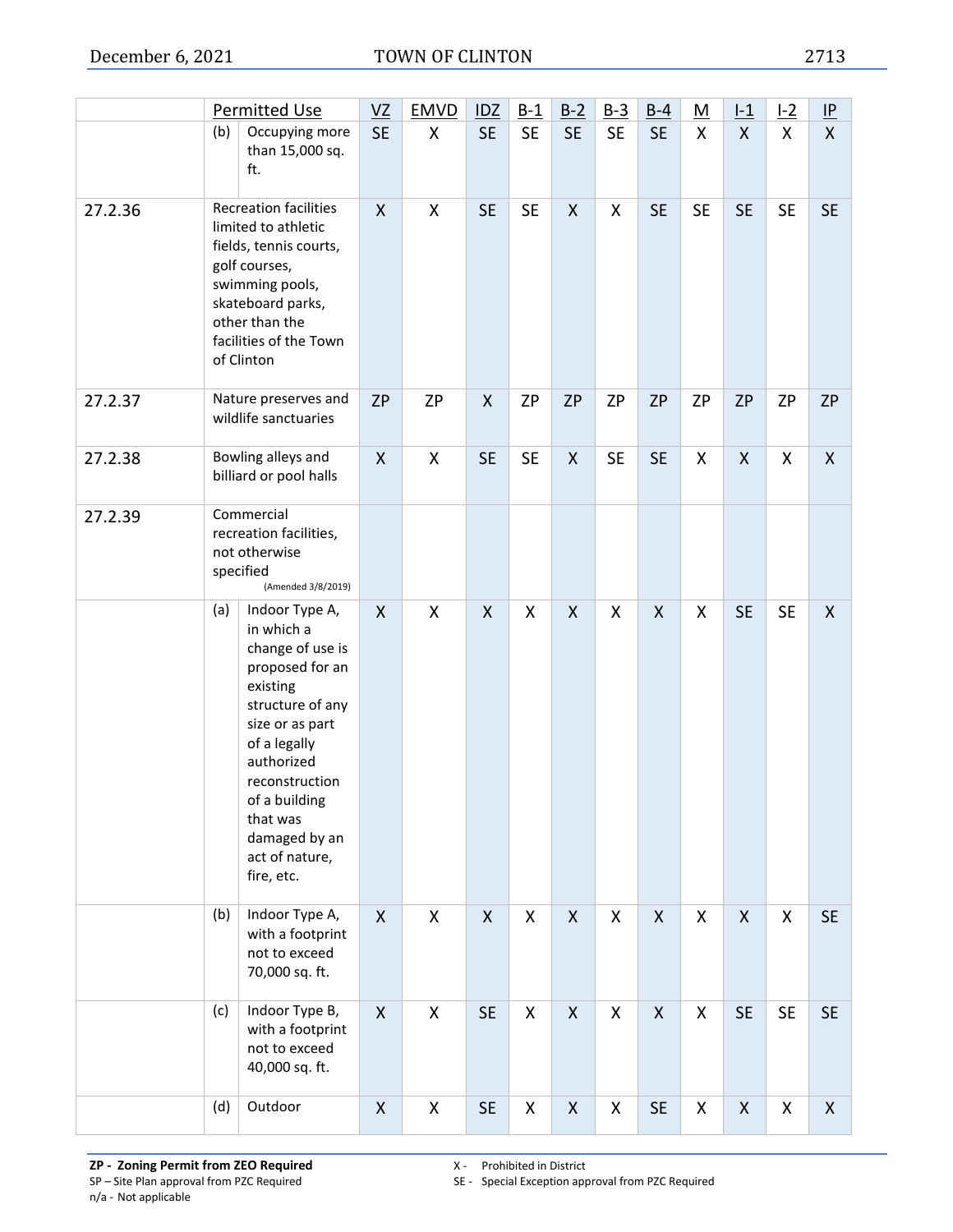|         |     | Permitted Use                                                                                                                                                                                                                                                                                                                                                                                                                          | VZ           | <b>EMVD</b> | <b>IDZ</b>         | $B-1$              | $B-2$              | $B-3$     | $B-4$                     | <u>M</u> | $L_1$              | L2        | $\underline{\mathsf{IP}}$ |
|---------|-----|----------------------------------------------------------------------------------------------------------------------------------------------------------------------------------------------------------------------------------------------------------------------------------------------------------------------------------------------------------------------------------------------------------------------------------------|--------------|-------------|--------------------|--------------------|--------------------|-----------|---------------------------|----------|--------------------|-----------|---------------------------|
| 27.2.40 | (a) | Riding<br>academies and<br>boarding<br>stables                                                                                                                                                                                                                                                                                                                                                                                         | $\mathsf{X}$ | X           | $\mathsf{X}$       | $\mathsf{X}$       | $\mathsf{X}$       | X         | $\boldsymbol{\mathsf{X}}$ | X        | <b>ZP</b>          | <b>ZP</b> | <b>ZP</b>                 |
|         | (b) | Commercial<br>kennels                                                                                                                                                                                                                                                                                                                                                                                                                  | X            | X           | $\pmb{\mathsf{X}}$ | X                  | X                  | X         | $\pmb{\mathsf{X}}$        | X        | $\pmb{\mathsf{X}}$ | Χ         | $\pmb{\mathsf{X}}$        |
| 27.2.41 |     | Veterinary hospitals                                                                                                                                                                                                                                                                                                                                                                                                                   |              |             |                    |                    |                    |           |                           |          |                    |           |                           |
|         | (a) | With a ground<br>floor area of<br>less than or<br>equal to 5,000<br>sq. ft.                                                                                                                                                                                                                                                                                                                                                            | <b>SE</b>    | <b>SE</b>   | n/a                | n/a                | n/a                | n/a       | n/a                       | n/a      | n/a                | n/a       | n/a                       |
|         | (a) | Occupying less<br>than or equal to<br>15,000 sq. ft. of<br>floor area                                                                                                                                                                                                                                                                                                                                                                  | n/a          | n/a         | $\pmb{\mathsf{X}}$ | $\pmb{\mathsf{X}}$ | <b>SP</b>          | SP        | SP                        | X        | <b>SP</b>          | SP        | X                         |
|         | (b) | Occupying more<br>than 15,000 sq.<br>ft. of floor area                                                                                                                                                                                                                                                                                                                                                                                 | n/a          | n/a         | $\pmb{\mathsf{X}}$ | $\pmb{\mathsf{X}}$ | $\pmb{\mathsf{X}}$ | <b>SE</b> | <b>SE</b>                 | Χ        | <b>SE</b>          | <b>SE</b> | X                         |
| 27.2.42 |     | (a) The keeping and<br>raising of one (1)<br>horse, pony, sheep,<br>cow, goat, pig, burro,<br>donkey, mule, llama<br>or other similar<br>animal for personal<br>or family purposes as<br>a pet on any lot<br>having a minimum lot<br>area of forty<br>thousand square feet<br>(40,000 sq. ft.); one<br>additional animal<br>may be maintained<br>on the lot for each<br>additional forty<br>thousand square feet<br>$(40,000$ sq. ft.) | X            | X           | $\pmb{\mathsf{X}}$ | <b>ZP</b>          | <b>ZP</b>          | ZP        | <b>ZP</b>                 | ZP       | <b>ZP</b>          | <b>ZP</b> | ZP                        |
|         |     | (b) The keeping of<br>bees, up to six<br>colonies and with<br>hives placed a<br>minimum of 10' from<br>all property lines and<br>25' from any abutting<br>dwelling.                                                                                                                                                                                                                                                                    | <b>SP</b>    | <b>SP</b>   | X                  | X                  | X                  | X         | $\mathsf{X}$              | X        | $\mathsf{X}$       | X         | X                         |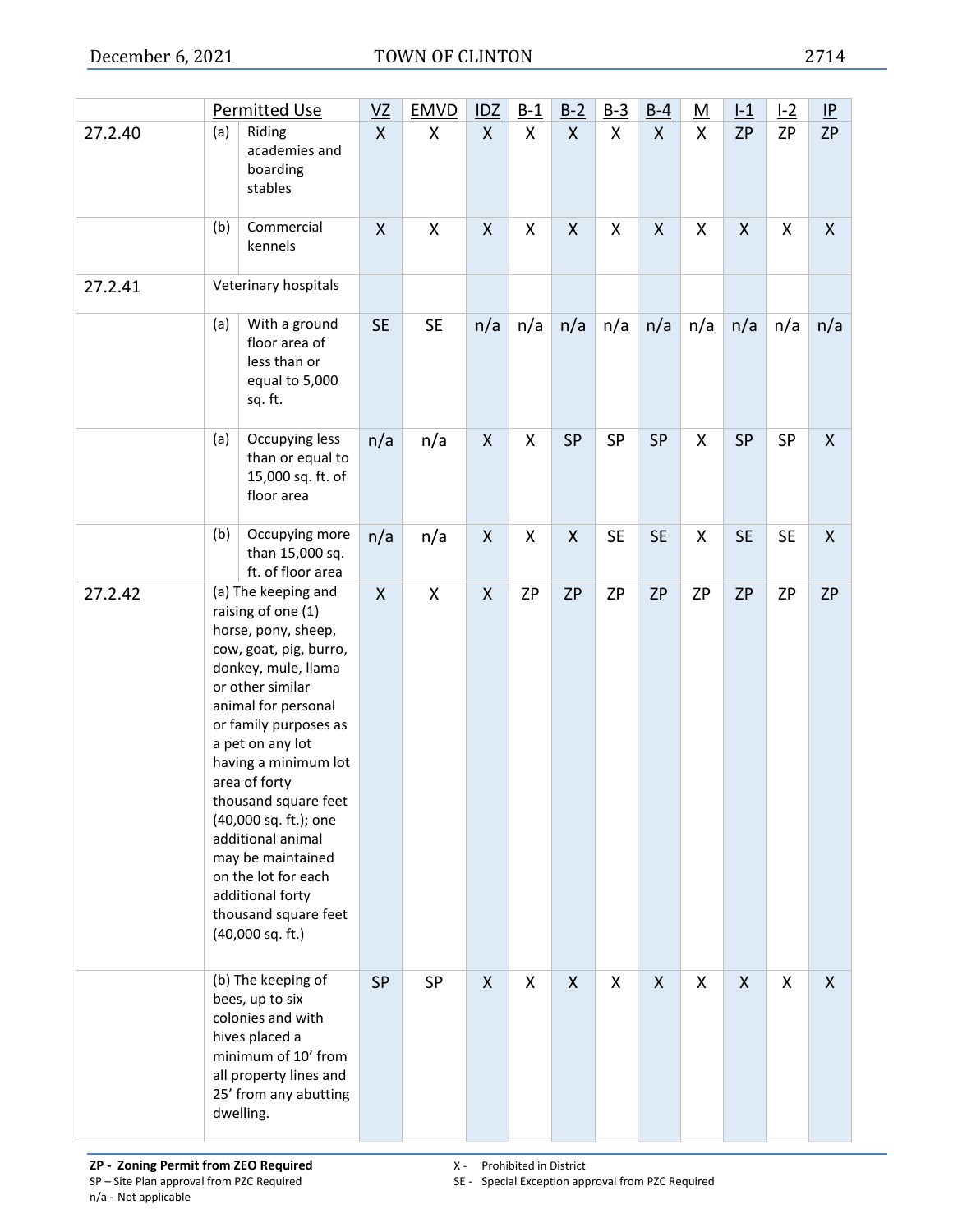|         | Permitted Use                                                                                                                                                                                                                                                                                        | $VZ$         | <b>EMVD</b> | IDZ          | $B-1$     | $B-2$     | $B-3$     | $B-4$     | <u>M</u>  | $L_1$     | L2        | P         |
|---------|------------------------------------------------------------------------------------------------------------------------------------------------------------------------------------------------------------------------------------------------------------------------------------------------------|--------------|-------------|--------------|-----------|-----------|-----------|-----------|-----------|-----------|-----------|-----------|
| 27.2.43 | Not more than ten<br>(10) hens, or other<br>poultry, rabbits or<br>similar small animals<br>or any combination<br>thereof, not to<br>exceed a total of ten<br>(10) on a lot. This<br>does not apply to<br>farms as farms are<br>defined. Roosters are<br>prohibited on lots<br>smaller than 3 acres. | $\mathsf{X}$ | X           | $\mathsf{X}$ | <b>ZP</b> | <b>ZP</b> | <b>ZP</b> | <b>ZP</b> | <b>ZP</b> | <b>ZP</b> | <b>ZP</b> | <b>ZP</b> |
| 27.2.44 | Fruit, vegetables or<br>farm stands; farms;<br>and commercial<br>greenhouses. See<br>Section 28.1.4(g)                                                                                                                                                                                               | X            | <b>SE</b>   | X            | <b>ZP</b> | <b>ZP</b> | <b>ZP</b> | <b>ZP</b> | <b>ZP</b> | <b>ZP</b> | <b>ZP</b> | <b>ZP</b> |
| 27.2.45 | Farmer's Market                                                                                                                                                                                                                                                                                      | <b>SE</b>    | <b>SE</b>   | <b>SE</b>    | <b>SE</b> | X         | X         | X         | X         | X         | X         | X         |
| 27.2.46 | Farm Tourism                                                                                                                                                                                                                                                                                         | X            | X           | X            | <b>SE</b> | <b>SE</b> | <b>SE</b> | <b>SE</b> | X         | <b>SE</b> | <b>SE</b> | <b>SE</b> |
| 27.2.47 | (Reserved for Future<br>Use)                                                                                                                                                                                                                                                                         |              |             |              |           |           |           |           |           |           |           |           |
| 27.2.48 | (Reserved for Future<br>Use)                                                                                                                                                                                                                                                                         |              |             |              |           |           |           |           |           |           |           |           |
| 27.2.49 | (Reserved for Future<br>Use)                                                                                                                                                                                                                                                                         |              |             |              |           |           |           |           |           |           |           |           |
| 27.2.50 | Uses by a duly<br>incorporated non-<br>profit body or<br>governmental unit                                                                                                                                                                                                                           |              |             |              |           |           |           |           |           |           |           |           |
|         | Philanthropic<br>(a)<br>included<br>uses,<br>but not limited<br>to<br>museums,<br>libraries,<br>charitable<br>institutions,<br>fraternal<br>societies<br>and<br>senior centers                                                                                                                       | <b>SE</b>    | <b>SE</b>   | <b>SE</b>    | <b>SE</b> | <b>SE</b> | <b>SE</b> | <b>SE</b> | X         | <b>SE</b> | <b>SE</b> | <b>SE</b> |
|         | Educational<br>(b)<br>uses, including<br>but not limited<br>to<br>private<br>schools,<br>colleges<br>and<br>universities                                                                                                                                                                             | <b>SE</b>    | <b>SE</b>   | <b>SE</b>    | <b>SE</b> | <b>SE</b> | <b>SE</b> | <b>SE</b> | X         | <b>SE</b> | <b>SE</b> | <b>SE</b> |
|         | Religious uses,<br>(c)<br>including<br>but<br>not limited to                                                                                                                                                                                                                                         | <b>SE</b>    | <b>SE</b>   | <b>SE</b>    | <b>SE</b> | <b>SE</b> | <b>SE</b> | <b>SE</b> | X         | <b>SE</b> | <b>SE</b> | <b>SE</b> |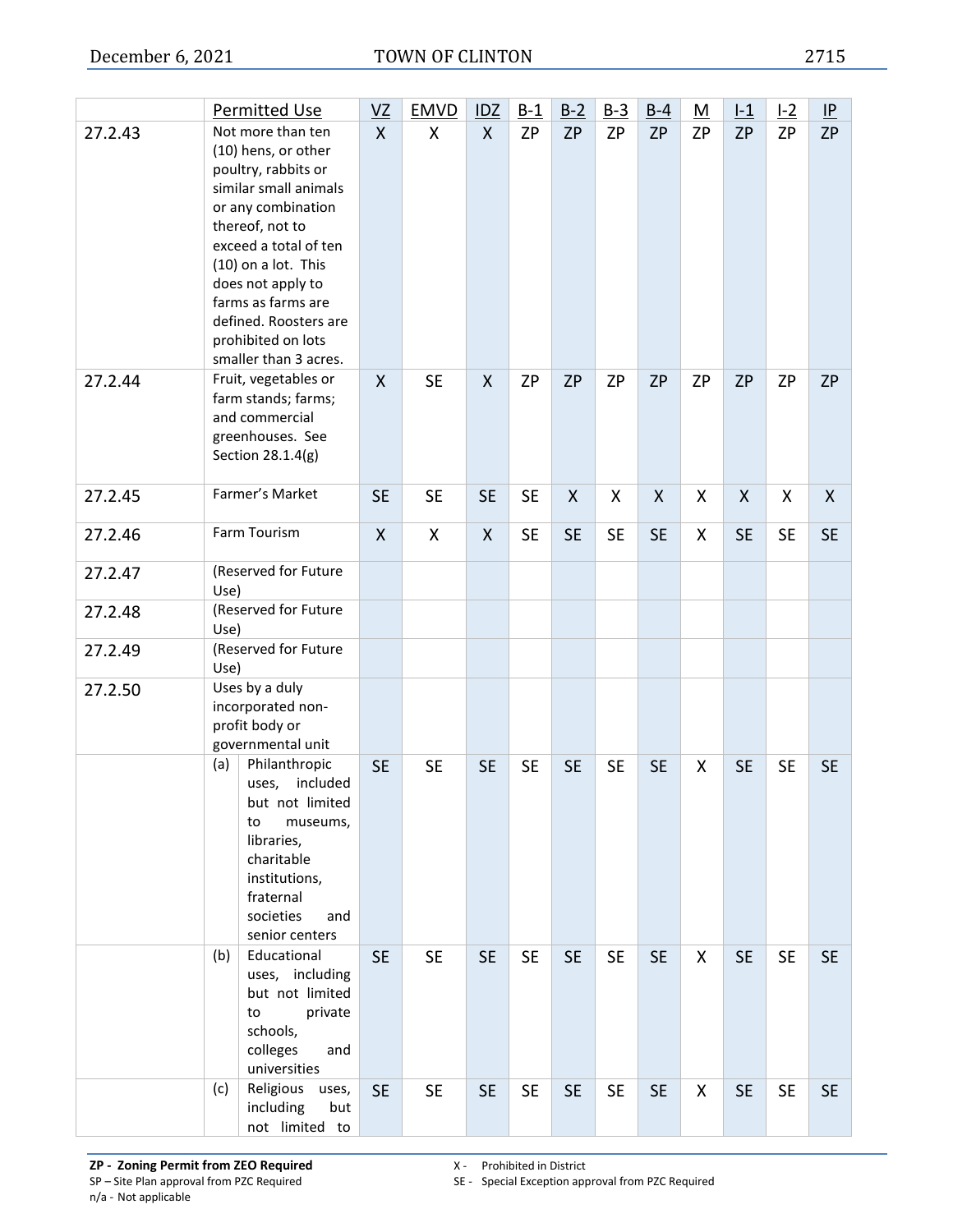|         |         | <b>Permitted Use</b>                                                                                                                                                                           | VZ        | <b>EMVD</b> | IDZ          | $B-1$     | $B-2$     | $B-3$     | $B-4$     | M         | $l-1$     | $1-2$     | IP        |
|---------|---------|------------------------------------------------------------------------------------------------------------------------------------------------------------------------------------------------|-----------|-------------|--------------|-----------|-----------|-----------|-----------|-----------|-----------|-----------|-----------|
|         |         | of<br>places<br>worship<br>and<br>parish halls                                                                                                                                                 |           |             |              |           |           |           |           |           |           |           |           |
|         | (d)     | Cemeteries                                                                                                                                                                                     | <b>SE</b> | <b>SE</b>   | X            | <b>SE</b> | <b>SE</b> | <b>SE</b> | <b>SE</b> | X         | <b>SE</b> | <b>SE</b> | <b>SE</b> |
| 27.2.51 |         | Buildings, uses and<br>facilities of the Town<br>of Clinton                                                                                                                                    | <b>SP</b> | SP          | <b>SP</b>    | SP        | <b>SP</b> | SP        | <b>SP</b> | <b>SP</b> | <b>SP</b> | SP        | <b>SP</b> |
| 27.2.52 |         | Buildings, uses and<br>facilities of the State<br>of Connecticut,<br><b>Federal Government</b><br>and other<br>governmental<br>agencies                                                        | <b>SP</b> | <b>SP</b>   | <b>SP</b>    | SP        | <b>SP</b> | SP        | <b>SP</b> | <b>SP</b> | <b>SP</b> | SP        | SP        |
| 27.2.53 | sidings | Railroad rights-of-<br>way and passenger<br>stations including<br>customary accessory<br>services therein but<br>not including<br>switching, freight<br>yards, freight<br>terminals or storage | <b>ZP</b> | <b>SP</b>   | $\mathsf{X}$ | <b>ZP</b> | <b>ZP</b> | <b>ZP</b> | <b>ZP</b> | <b>ZP</b> | <b>ZP</b> | <b>ZP</b> | <b>ZP</b> |
| 27.2.54 |         | Public utility<br>substations and<br>public utility water<br>supply reservoirs,<br>wells, water towers<br>and water treatment<br>facilities                                                    | <b>SP</b> | SP          | <b>SP</b>    | <b>SP</b> | <b>SP</b> | SP        | <b>SP</b> | SP        | <b>SP</b> | <b>SP</b> | <b>SP</b> |
| 27.2.55 |         | Communication<br>towers not regulated<br>as to location by the<br><b>State of Connecticut</b>                                                                                                  | <b>SE</b> | <b>SE</b>   | <b>SE</b>    | <b>SE</b> | <b>SE</b> | <b>SE</b> | <b>SE</b> | <b>SE</b> | <b>SE</b> | <b>SE</b> | <b>SE</b> |
| 27.2.56 | Use)    | (Reserved for Future                                                                                                                                                                           |           |             |              |           |           |           |           |           |           |           |           |
| 27.2.57 | Use)    | (Reserved for Future                                                                                                                                                                           |           |             |              |           |           |           |           |           |           |           |           |
| 27.2.58 | Use)    | (Reserved for Future                                                                                                                                                                           |           |             |              |           |           |           |           |           |           |           |           |
| 27.2.59 | Use)    | (Reserved for Future                                                                                                                                                                           |           |             |              |           |           |           |           |           |           |           |           |
| 27.2.60 | when:   | The manufacturing,<br>processing or<br>assembling of goods<br>1. Accessory and<br>subordinate to a                                                                                             | <b>SE</b> | <b>SE</b>   | <b>SE</b>    | <b>SE</b> | <b>SE</b> | <b>SE</b> | <b>SE</b> | <b>SE</b> | <b>SE</b> | <b>SE</b> | <b>SE</b> |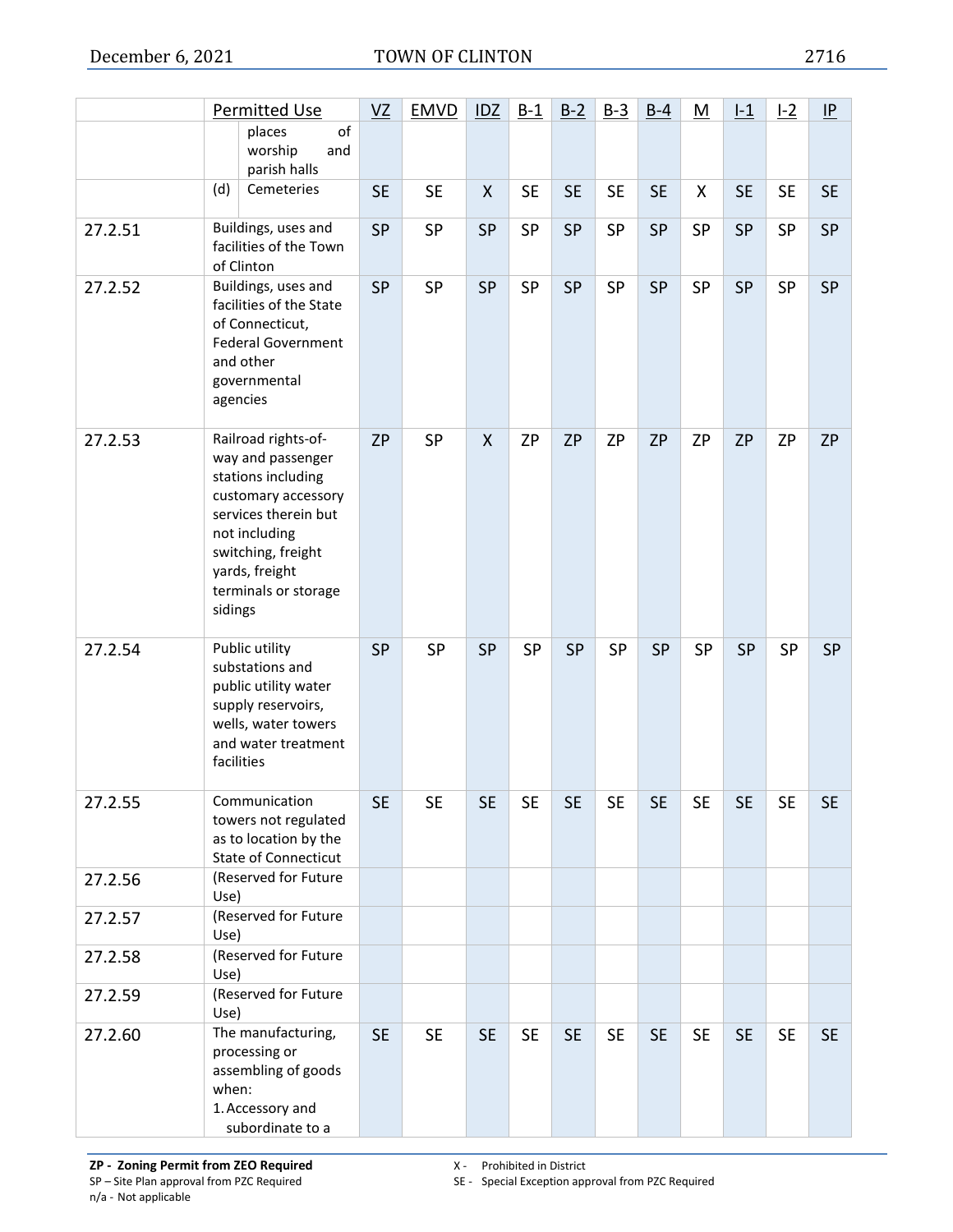|         |                | <b>Permitted Use</b>                                                                                                                                                                                                                                                                                  | VZ        | <b>EMVD</b> | IDZ                | $B-1$ | $B-2$        | $B-3$     | $B-4$              | $\underline{\mathsf{M}}$ | $L_1$     | L2        | $\underline{\mathsf{IP}}$ |
|---------|----------------|-------------------------------------------------------------------------------------------------------------------------------------------------------------------------------------------------------------------------------------------------------------------------------------------------------|-----------|-------------|--------------------|-------|--------------|-----------|--------------------|--------------------------|-----------|-----------|---------------------------|
|         | and<br>3. Such | permitted use<br>conducted on the<br>same premises;<br>2. Located within an<br>enclosed building;<br>manufacturing,<br>processing or<br>assembling does<br>not occupy more<br>than one-third<br>$(1/3)$ of the floor<br>area of the<br>premises<br>containing and<br>occupied by the<br>permitted use |           |             |                    |       |              |           |                    |                          |           |           |                           |
| 27.2.61 |                | The manufacturing,<br>processing or<br>assembling of goods                                                                                                                                                                                                                                            |           |             |                    |       |              |           |                    |                          |           |           |                           |
|         | (a)            | Occupying less<br>than or equal to<br>15,000 sq. ft. of<br>floor area                                                                                                                                                                                                                                 | X         | X           | X                  | X     | X            | X         | X                  | X                        | <b>SP</b> | <b>SP</b> | <b>SP</b>                 |
|         | (b)            | Occupying more<br>than 15,000 sq.<br>ft. of floor area                                                                                                                                                                                                                                                | X         | X           | X                  | X     | X            | X         | X                  | X                        | <b>SE</b> | <b>SE</b> | <b>SE</b>                 |
| 27.2.62 |                | Warehousing, and<br>wholesale businesses                                                                                                                                                                                                                                                              |           |             |                    |       |              |           |                    |                          |           |           |                           |
|         | (a)            | Occupying less<br>than or equal to<br>15,000 sq. ft. of<br>floor area                                                                                                                                                                                                                                 | X         | X           | $\pmb{\mathsf{X}}$ | X     | X            | X         | $\pmb{\mathsf{X}}$ | Χ                        | <b>SP</b> | <b>SP</b> | <b>SP</b>                 |
|         | (b)            | Occupying more<br>than 15,000 sq.<br>ft. of floor area                                                                                                                                                                                                                                                | X         | X           | $\pmb{\mathsf{X}}$ | X     | X            | X         | $\pmb{\mathsf{X}}$ | X                        | <b>SE</b> | <b>SE</b> | <b>SE</b>                 |
| 27.2.63 |                | Self-Storage<br>Warehouses                                                                                                                                                                                                                                                                            | X         | X           | X                  | X     | X            | X         | X                  | X                        | <b>SE</b> | <b>SE</b> | <b>SE</b>                 |
| 27.2.64 | Use)           | (Reserved for Future                                                                                                                                                                                                                                                                                  |           |             |                    |       |              |           |                    |                          |           |           |                           |
| 27.2.65 |                | Marinas, docks,<br>wharves, slip basins<br>and landings<br>for boats including<br>the storage, repair<br>and servicing of boats                                                                                                                                                                       | <b>SE</b> | <b>SE</b>   | <b>SE</b>          | X     | $\mathsf{X}$ | <b>SE</b> | <b>SE</b>          | <b>SE</b>                | <b>SE</b> | X         | $\mathsf{X}$              |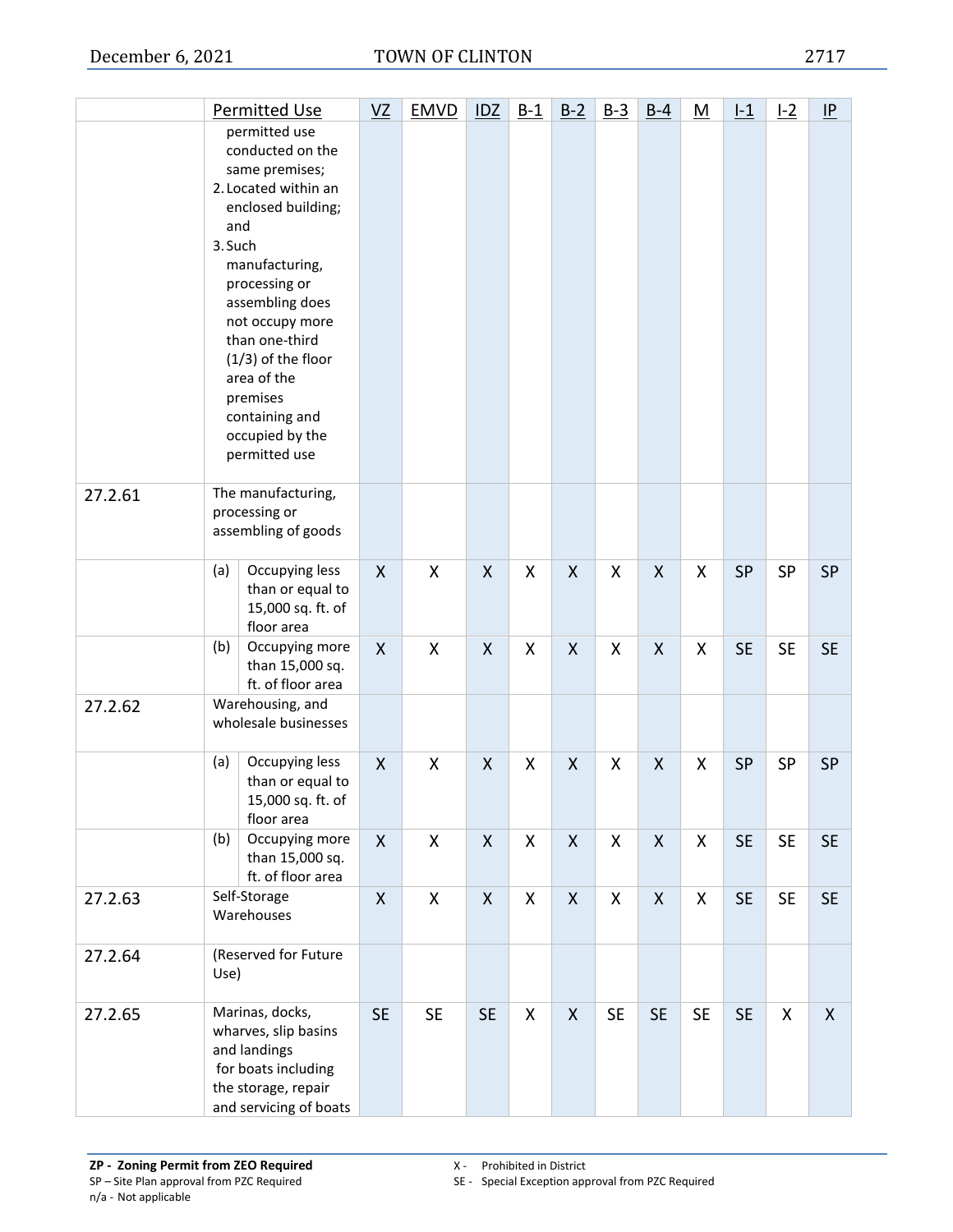|         |          | <b>Permitted Use</b>                                                                                 | VZ                        | <b>EMVD</b> | <b>IDZ</b>   | $B-1$     | $B-2$        | $B-3$     | $B-4$              | <u>M</u>  | $l-1$        | L2        | $\underline{\mathsf{IP}}$ |
|---------|----------|------------------------------------------------------------------------------------------------------|---------------------------|-------------|--------------|-----------|--------------|-----------|--------------------|-----------|--------------|-----------|---------------------------|
| 27.2.66 |          | Sale of boats and<br>marine equipment,<br>engines, supplies and<br>provisions for boats              | <b>SE</b>                 | <b>SE</b>   | $\mathsf{X}$ | <b>SE</b> | <b>SE</b>    | <b>SE</b> | <b>SE</b>          | <b>SE</b> | <b>SE</b>    | <b>SE</b> | <b>SE</b>                 |
| 27.2.67 |          | Manufacturing and<br>rebuilding of boats                                                             | $\boldsymbol{\mathsf{X}}$ | X           | X            | Χ         | X            | X         | <b>SE</b>          | <b>SE</b> | <b>SE</b>    | <b>SE</b> | <b>SE</b>                 |
| 27.2.68 | catches  | The processing,<br>storage and sale of<br>fish, shellfish and<br>lobster from<br>predominately local |                           |             |              |           |              |           |                    |           |              |           |                           |
|         | (a)      | Occupying not<br>more than<br>15,000 sq. ft. of<br>floor area                                        | $\mathsf{X}$              | X           | $\mathsf{X}$ | X         | <b>SP</b>    | X         | <b>SP</b>          | <b>SP</b> | <b>SP</b>    | <b>SP</b> | <b>SP</b>                 |
|         | (b)      | Occupying more<br>than 15,000 sq.<br>ft. of floor area                                               | $\mathsf{X}$              | X           | $\mathsf{X}$ | X         | <b>SE</b>    | X         | <b>SE</b>          | <b>SE</b> | <b>SE</b>    | <b>SE</b> | <b>SE</b>                 |
| 27.2.69 | yards    | Marine contractor's<br>business, associated<br>buildings and storage                                 | $\mathsf{X}$              | X           | X            | X         | X            | X         | $\mathsf{X}$       | <b>SE</b> | $\mathsf{X}$ | X         | $\mathsf{X}$              |
| 27.2.70 |          | Contractor's<br>businesses,<br>associated buildings<br>and storage yards                             | $\mathsf{X}$              | X           | X            | X         | X            | X         | <b>SE</b>          | X         | <b>SE</b>    | <b>SE</b> | X                         |
| 27.2.71 |          | Excavation or deposit<br>of materials                                                                | <b>SE</b>                 | <b>SE</b>   | $\mathsf{X}$ | <b>SE</b> | <b>SE</b>    | <b>SE</b> | <b>SE</b>          | <b>SE</b> | <b>SE</b>    | <b>SE</b> | <b>SE</b>                 |
| 27.2.72 |          | <b>Funeral Homes</b>                                                                                 | <b>SE</b>                 | <b>SE</b>   | $\mathsf{X}$ | X         | <b>SE</b>    | <b>SE</b> | <b>SE</b>          | X         | <b>SE</b>    | <b>SE</b> | $\mathsf{X}$              |
| 27.2.73 |          | Research<br>laboratories,<br>associated offices<br>and buildings                                     | $\boldsymbol{X}$          | <b>SE</b>   | <b>SE</b>    | X         | $\mathsf{X}$ | X         | $\mathsf{X}% _{0}$ | X         | <b>SE</b>    | <b>SE</b> | <b>SE</b>                 |
| 27.2.74 |          | Self-service cleaning<br>establishments<br>(Laundromats)                                             | $\mathsf{X}$              | X           | $\mathsf{X}$ | <b>SE</b> | <b>SE</b>    | <b>SE</b> | <b>SE</b>          | <b>SE</b> | <b>SE</b>    | <b>SE</b> | $\mathsf{X}$              |
| 27.2.75 | Printing | establishments                                                                                       |                           |             |              |           |              |           |                    |           |              |           |                           |
|         | (a)      | Occupying less<br>than or equal to<br>5,000 sq. ft. of<br>floor area                                 | <b>SP</b>                 | <b>SP</b>   | <b>SE</b>    | X.        | X            | SP        | <b>SP</b>          | X         | <b>SP</b>    | SP        | <b>SP</b>                 |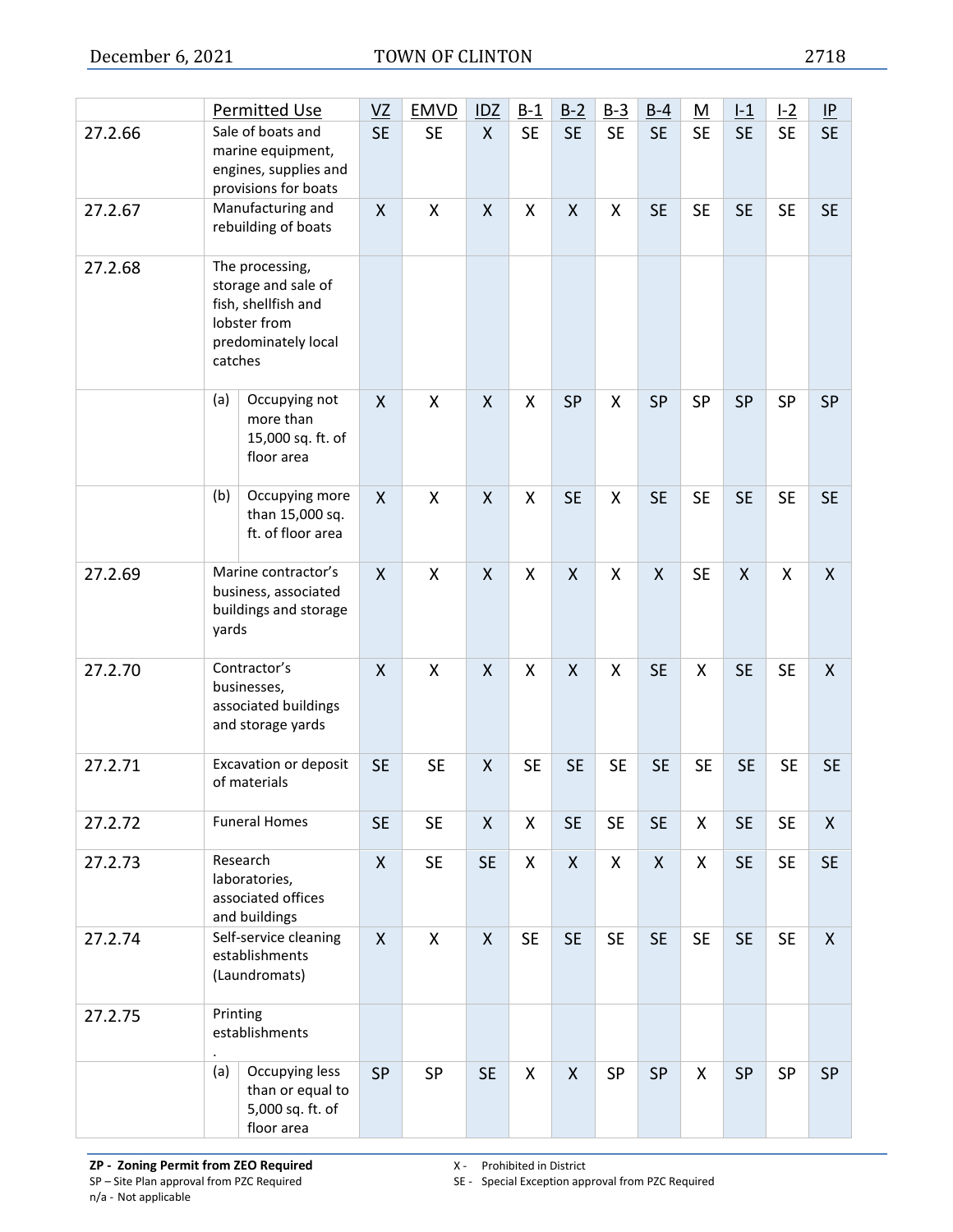|         |                                                                                                                                                                                                                                                      | <b>Permitted Use</b>                                                                                                                                                                                                                                                     | $VZ$         | <b>EMVD</b>        | IDZ          | $B-1$     | $B-2$        | $B-3$     | $B-4$        | <u>M</u>  | $L_1$              | L2        | $\underline{\mathsf{IP}}$ |
|---------|------------------------------------------------------------------------------------------------------------------------------------------------------------------------------------------------------------------------------------------------------|--------------------------------------------------------------------------------------------------------------------------------------------------------------------------------------------------------------------------------------------------------------------------|--------------|--------------------|--------------|-----------|--------------|-----------|--------------|-----------|--------------------|-----------|---------------------------|
|         | (b)                                                                                                                                                                                                                                                  | Occupying more<br>than 5,000 sq.<br>ft. of floor area<br>but less than or<br>equal to 15,000<br>sq. ft. of floor<br>area                                                                                                                                                 | <b>SE</b>    | X                  | $\mathsf{X}$ | X         | X            | X         | Χ            | Χ         | SP                 | SP        | SP                        |
|         | (c)                                                                                                                                                                                                                                                  | Occupying more<br>than 15,000 sq.<br>ft. of floor area                                                                                                                                                                                                                   | X            | X                  | X            | X         | X            | X         | X            | X         | <b>SE</b>          | <b>SE</b> | <b>SE</b>                 |
| 27.2.76 | Storage of material<br>which is dangerous<br>due to explosion,<br>extreme fire hazard<br>or radioactivity,<br>beyond that required<br>for personal<br>residential use<br>Commercial oil,<br>propane or gasoline<br>storage tanks<br>Gasoline filling |                                                                                                                                                                                                                                                                          | $\mathsf{X}$ | X                  | $\mathsf{X}$ | <b>SE</b> | <b>SE</b>    | <b>SE</b> | <b>SE</b>    | <b>SE</b> | <b>SE</b>          | <b>SE</b> | <b>SE</b>                 |
| 27.2.77 |                                                                                                                                                                                                                                                      |                                                                                                                                                                                                                                                                          | X            | $\pmb{\mathsf{X}}$ | $\mathsf{X}$ | X         | X            | X         | <b>SE</b>    | Χ         | <b>SE</b>          | <b>SE</b> | $\mathsf{X}$              |
| 27.2.78 | stations                                                                                                                                                                                                                                             |                                                                                                                                                                                                                                                                          | X            | X                  | X            | X         | X            | X         | <b>SE</b>    | X         | $\pmb{\mathsf{X}}$ | <b>SE</b> | $\mathsf{X}$              |
| 27.2.79 | service                                                                                                                                                                                                                                              | Motor vehicle and<br>limited repairer                                                                                                                                                                                                                                    | X            | $\pmb{\mathsf{X}}$ | X            | X         | X            | X         | <b>SE</b>    | Χ         | $\pmb{\mathsf{X}}$ | <b>SE</b> | $\mathsf{X}$              |
| 27.2.80 |                                                                                                                                                                                                                                                      | Establishments for<br>the sale of new or<br>used vehicles                                                                                                                                                                                                                | X            | X                  | $\mathsf{X}$ | X         | X            | X         | <b>SE</b>    | X         | $\mathsf{X}$       | <b>SE</b> | $\mathsf{X}$              |
| 27.2.81 |                                                                                                                                                                                                                                                      | Motor vehicle<br>detailing and car<br>washing facilities                                                                                                                                                                                                                 | X            | X                  | X            | X         | X            | X         | <b>SE</b>    | X         | X                  | <b>SE</b> | X                         |
| 27.2.82 |                                                                                                                                                                                                                                                      | Commercial or<br>industrial solid waste,<br>construction or<br>demolition debris<br>disposal, recycling,<br>material transfer, or<br>outdoor storage of<br>materials not<br>associated with a<br>retail or contractor<br>business:<br>a) Less than 250'<br>from existing | X            | $\mathsf{X}$       | $\mathsf{X}$ | X         | $\mathsf{X}$ | X         | $\mathsf{X}$ | X         | $\mathsf{X}$       | X         | <b>SE</b>                 |